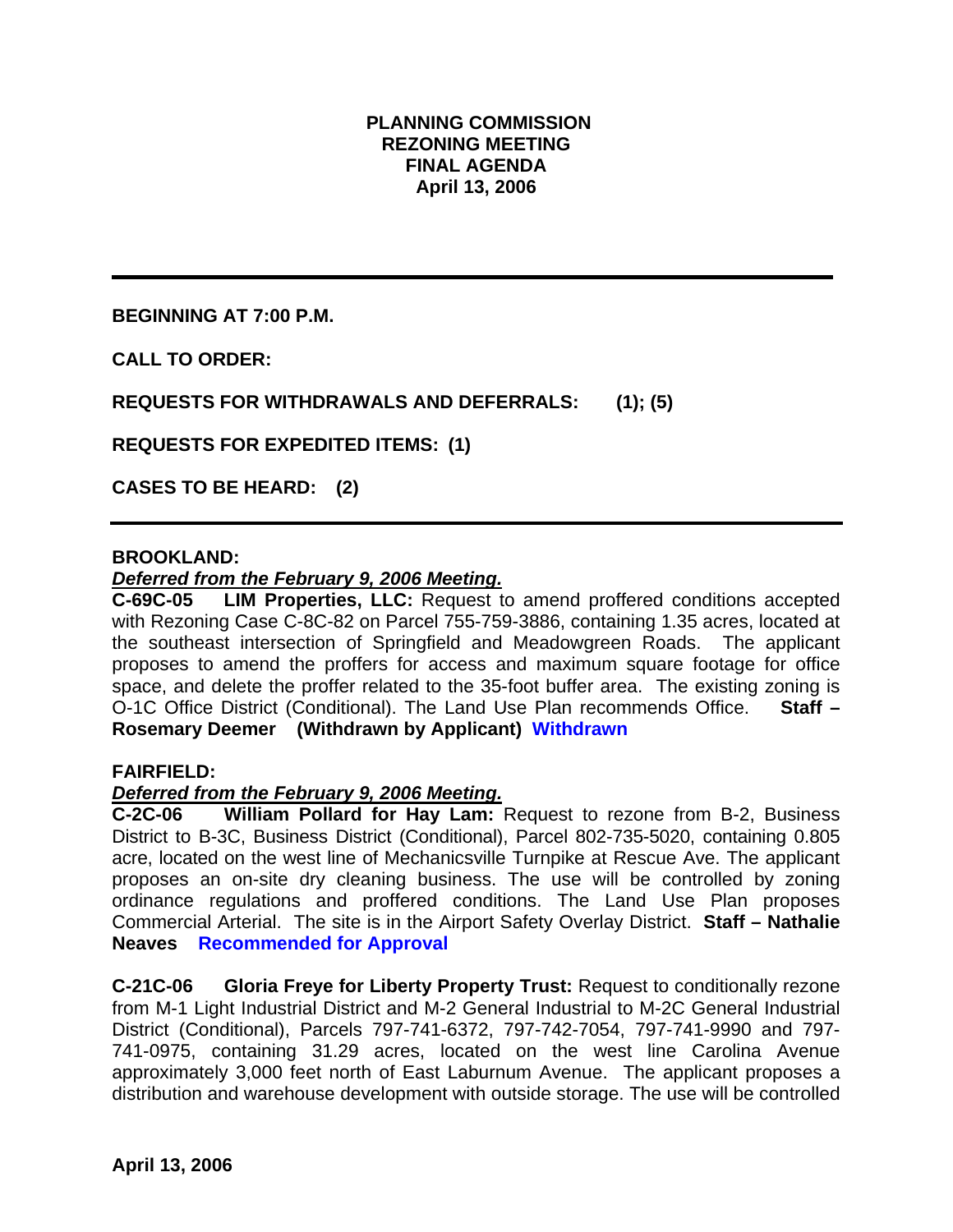by zoning ordinance regulations and proffered conditions. The Land Use Plan recommends Light Industry. The site is in the Airport Safety Overlay District. **Staff – Nathalie Neaves Deferred to April 19, 2006** 

## **THREE CHOPT:**

# *Deferred from the March 9, 2006 Meeting.*

**C-19C-06 G. Edmond Massie, IV for Fidelity Properties, Ltd.:** Request to conditionally rezone from A-1 Agricultural District to RTHC Residential Townhouse District (Conditional), Parcels 746-763-2482, 746-763-2896, 746-763-1769, 746-764- 3818, and 746-763-7257 containing 12.54 acres, located between the east line of Glasgow Road and the west line of Sadler Road, approximately 600 feet north of Ireland Lane. The applicant proposes a residential townhouse development with no more than 6 dwelling units per acre. The RTH Residential Townhouse District allows a maximum gross density of 9 units per acre. The proposed use will be controlled by Zoning Ordinance regulations and proffered conditions. The Land Use Plan recommends Suburban Residential 1, 1.0 to 2.4 units net density per acre. **Staff – Tom Coleman (Deferral requested to January 11, 2007 Meeting) Deferred to January 11, 2007**

# *Deferred from the March 9, 2006 Meeting.*

**C-8C-05 G. Edmond Massie, IV for Fidelity Properties, Ltd.:** Request to conditionally rezone from A-1 Agricultural District to RTHC Residential Townhouse District (Conditional), Parcel 746-764-5580, containing approximately 4.54 acres, located on the west line of Sadler Road approximately 290 feet south of Wonder Lane. The applicant proposes a townhouse development not to exceed six (6) units per acre. The maximum density allowed in the RTH District is nine (9) units per acre. The uses will be controlled by proffered conditions and zoning ordinance regulations. The Land Use Plan recommends Suburban Residential 1, 1.0 to 2.4 units net density per acre. **Staff – Tom Coleman (Deferral requested to January 11, 2007 Meeting) Deferred to January 11, 2007** 

# *Deferred from the March 9, 2006 Meeting.*

**C-11C-06 R & R Development, LC.:** Request to rezone from [R-5C] General Residence District (Conditional) to B-2C Business District (Conditional), Parcels 739- 761-2693 and 739-762-0100, containing 2.441 acres, located on the south line of West Broad Street (U. S. Route 250) approximately 195 feet east of Spring Oak Drive. The applicant proposes a retail development. The use will be controlled by zoning ordinance regulations and proffered conditions. The Land Use Plan recommends Mixed Use. The site is in the West Broad Street Overlay District. **Staff – Tom Coleman (Deferral requested to May 11, 2006 Meeting) Deferred to May 11, 2006** 

**C-22C-06 Marc Halbritter for Granville South Subdivision Property Owners:** Request to amend proffered conditions accepted with Rezoning Case C-42C-91, on part of parcels 731-760-2030, 731-760-3631, 731-760-5226, 731-760-6814, 731-760- 7035, 731-760-8636, and all of parcels 731-760-3746, 731-760-2645, 731-760-1345, 731-760-0653, 731-760-0067, 731-760-0078, 731-760-1585, 731-760-2171, 731-760- 3364, 731-760-3174, 731-760-2987, 731-760-4194, 731-760-5791, 731-760-5275, 731